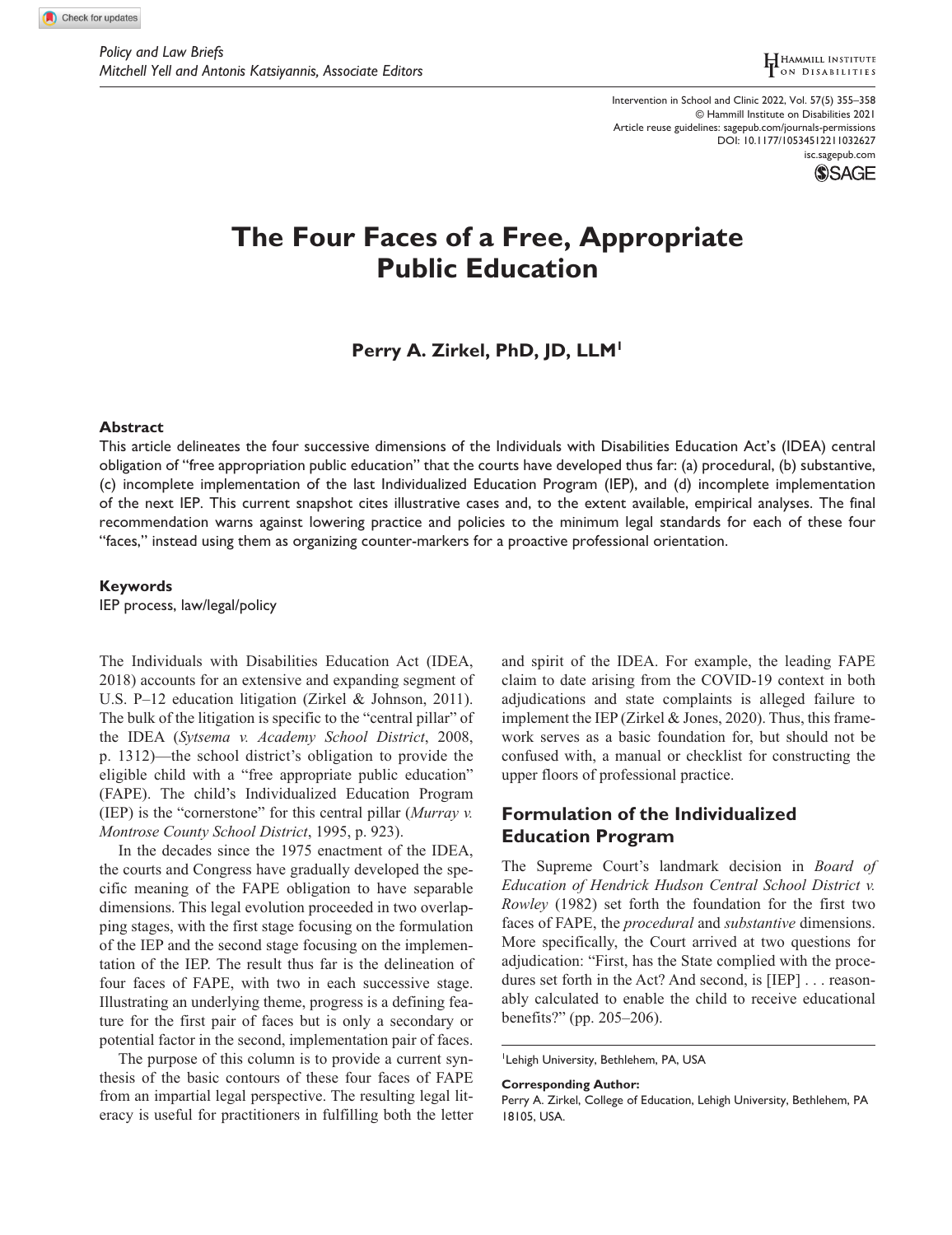### *Procedural Free Appropriate Public Education*

In the 2004 amendments of the IDEA, Congress codified the procedural face of FAPE that the hundreds of lower courts after *Rowley* had developed under its first question. This face represents a harmless error approach that requires two steps: (a) Did the district violate one or more of the procedural requirements of the IDEA or the corollary state law, and (b) if so, did the violation(s) either result in a substantive loss to the student or "significantly impede the parent's opportunity to participate in the decision-making process" (§ 1415[f][3][E][ii])?

The subsequent court decisions that have applied this two-part standard for procedural FAPE have largely favored school districts (Zirkel & Hetrick, 2016). At the second step, the districts faced a soft landing in the relatively relaxed substantive standard, and the court has been rather slow and stingy in applying the alternative requisite loss to the parents in terms of meaningful participation (Zirkel, 2016).

For example, in *R.F. v. Cecil County Public Schools* (2019), the Fourth Circuit Court of Appeals addressed a district's unilateral reduction in the limited hours in general education for a first grader with severe autism without any prior written notice to the parents or convening of an IEP team meeting. The court concluded that this action was a procedural violation under the IDEA but that it did not result in substantive loss to the child or significant impeding of parental participation. For the child's side of the second step in its conclusion, the court relied on the special education teacher's judgment that the child was struggling in general education and would make more progress in the self-contained special education class. For the parents' side, the court pointed to (a) the parents' previous opposition to time in the general education classroom and (b) their opportunity for participation in the IEP team meeting a few months later.

#### *Substantive Free Appropriate Public Education*

The concurrent refinement of the substantive standard for FAPE similarly consisted of a long line of post-*Rowley* case law that culminated in a generalizable crystallization, although by the U.S. Supreme Court rather than Congressional amendment. More specifically, the lower courts had largely divided between a "some" and "meaningful" qualifier as to the applicable level of educational benefits in the aforementioned second question in *Rowley*. Yet, the Supreme Court in *Endrew F. v. Douglas County School District RE-1* (2017) sidestepped this differentiation by adopting the following generalized refinement of the substantive standard: "a school must offer an IEP reasonably calculated to enable a child to make progress appropriate in light of the child's circumstances" (p. 999). The first change was rather nominal. Specifically, the substitution of "progress" for "benefit" has a positive spin, but the intervening long line of intervening decisions that had applied *Rowley's* substantive standard typically operationalized benefit in terms of progress. The second change, which was to use the qualifier "appropriate" was similarly and more strongly circular. The reasons are that (a) the focus is to define appropriate, which is the "A" in FAPE, and (b) the addition of the child's circumstances merely represents the "it depends" context for the overriding individualized qualifier, which is the "I" in IDEA.

Thus far, the lower courts' application of this rather imprecise standard has not changed the pro-district outcomes pattern for substantive FAPE cases prior to *Endrew F*. under *Rowley* (Moran, 2020; Zirkel, 2019a). The courts are unlikely to take a more activist approach in the foreseeable future in light of the recent appointments to the federal judiciary, especially but not at all exclusively to the Supreme Court. However, the ultimate test lies in professional practice, which may exceed whatever the courts determine to be the minimum, or "at least," standard. Thus, any significant impact on the expected level of services will rest on the interpretations of *Endrew's* Rorschach-like standard at the local level, starting with IEP teams.

# **Individualized Education Program Implementation**

During the final formation of the two formulation faces of FAPE, a separate pair of dimensions began to take shape concerning implementation of the IEP. The first of these two newer faces focused, as is typical in court claims, on the recent past, alleging that the school district failed to implement the IEP. The second and least established face looks instead to the near future, alleging that the district does not have the capacity to implement the next IEP.

### *Failure to Implement*

A failure to implement presents three potential, alternative approaches that are successively less strict on the district's performance: (a) *per se*, meaning that anything more than a *de minimis*, or negligible, shortfall between what the IEP specified and what the district delivered amounts to a denial of FAPE; (b) *material*, meaning that denial of FAPE requires more than minor shortfall, which only occurs if the district failed to implement substantial or significant provisions of the IEP; and (c) *material*+*harm*, meaning that denial of FAPE requires not only a material shortfall but also a resulting substantive loss to the child (Zirkel, 2017).

Although no one of these three approaches has become the uniform standard via either Congressional action or judicial consensus, thus far the "material" alternative is the increasing majority approach for failure-to-implement claims of denial of FAPE. The first federal appellate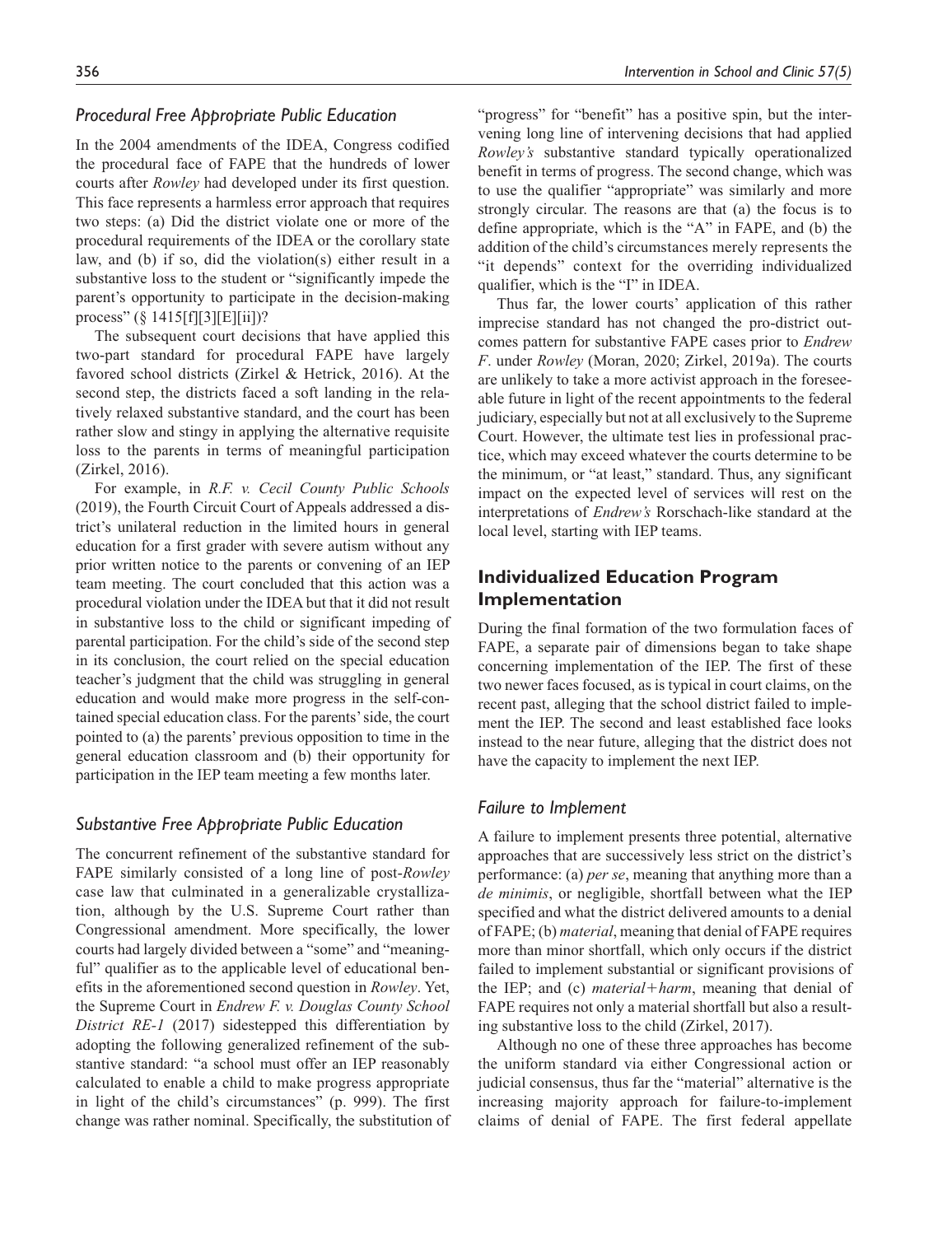jurisdiction to adopt this approach was the Ninth Circuit, consisting of the nine states in the Far West. More specifically, in *Van Duyn v. Baker School District 5J* (2007), the Ninth Circuit Court of Appeals ruled that "a material failure occurs when there is more than a minor discrepancy between the services a school provides to a disabled child and the services required by the child's IEP" (p. 822). Applying this materiality standard, the court concluded that the district's less than complete implementation of the four provisions of the IEP at issue, such as the behavior intervention plan, had been sufficient with a limited exception. The exception was that the district had delivered only half of the IEP's requirement of 8 to 10 hour of math instruction per week, but the court ruled that the district had sufficiently corrected the shortfall by providing 3.3 of the 5 hour of compensatory education that the hearing officer ordered.

The dissenting judge in *Van Duyn* appeared to favor the *per se* approach by concluding instead that "a school district's failure to comply with the specific measures in an IEP . . . is, by definition, a denial of FAPE" (p. 827). However, this alternative has not gained traction in the courts thus far. Conversely, the Fifth Circuit's decision in *Houston Independent School District v. Bobby R.* (2000), although not entirely precise, appears to represent the required addition of the harmful effect in terms of benefit or progress to the materiality standard, equating to the above "material  $+$  harm" shorthand designation.

Although various lower courts have cited both *Van Duyn* and *Bobby R.* without clear and consistent differentiation, the materiality standard appears to be gaining sway, with the harm element having only a secondary rather than essential role. In the most recent major decision, the Eleventh Circuit adopted the *Van Duyn* materiality standard, concluding that the various deviations in implementing the IEP did not amount to denial of FAPE (*L.J. v. School Board of Broward County*, 2019). For example, the court concluded that the district's allocation to the child of 54% in general education and 46% in special education did not represent a material deviation from the IEP's specification of 61% in general education and 39% in special education.

#### *Capacity to Implement*

The final face of FAPE is the least well developed, having emerged only recently in various lower court decisions largely in litigious jurisdictions on the East Coast, especially New York cases. The focus of the claims that the district is not capable of implementing the most recently formulated IEP tends to be the staffing or facilities for the proposed placement.

The court rulings for the vast majority of these FAPE claims have not been in the parents' favor, due in at least part to the deference that courts tend to accord to school authorities and the burden of persuasion that generally is on the parents in IDEA cases. In one of the rare exceptions to the outcomes trend in the limited number of cases to date, the IEP specified a maximum class size of 12 students for the child, who was going into the seventh grade. Yet, it was undisputed that the district did not have a seventh-grade class of fewer than 15 students. Thus, in the absence of an amendment to the IEP, the court ruled in favor of the parents that the district violated the capable-to-implement dimension of FAPE. The violation in this case led to the remedy of tuition reimbursement at a private school that provided appropriate classes of that size (*Board of Education of Yorktown Central School District v. C.S.*, 2019).

### **Recommendations for Practitioners**

Maintaining current legal literacy is important for both special and general education personnel. However what is legally required as a minimum should not be fused or confused with professional norms of best practice. Moreover, the predominant denomination of legal currency consists of adjudicative interpretations of the IDEA, starting with hearing officer decisions and culminating in successively higher court rulings. These standards and outcomes are not at all identical with those of the compliance-oriented avenues of administrative enforcement, including the IDEA's state complaint process (Zirkel, 2019b) and the overlapping complaint resolution process under Section 504 of the U.S. Department of Education's Office for Civil Rights (2020).

Thus, as an organizing framework, these legal contours of the four face of FAPE represent the minimum requirements that are applicable in adjudicative proceedings. In contrast, in light of the ponderousness of this process, including its high transaction costs, a proactive professional posture is appropriate. Practices that exceed these minimums not only avoid the costs of adjudication and the overlapping complaint processes, but also build trust and collaboration with parents for educational effectiveness. This effectiveness includes the individualized orientation of special education, which may extend with customized adaptation to improved outcomes in general education. In sum, the best way of effectively facing the challenges of special education is to align with but supersede the four legal faces of FAPE.

- 1. Fulfilling the procedures specified in the IDEA;
- 2. Aiming at optimal rather than reasonable progress;
- 3. Committing to full implementation of the present IEP; and
- 4. Making sure that the district's arrangements for the next IEP have the capacity for continued full implementation.